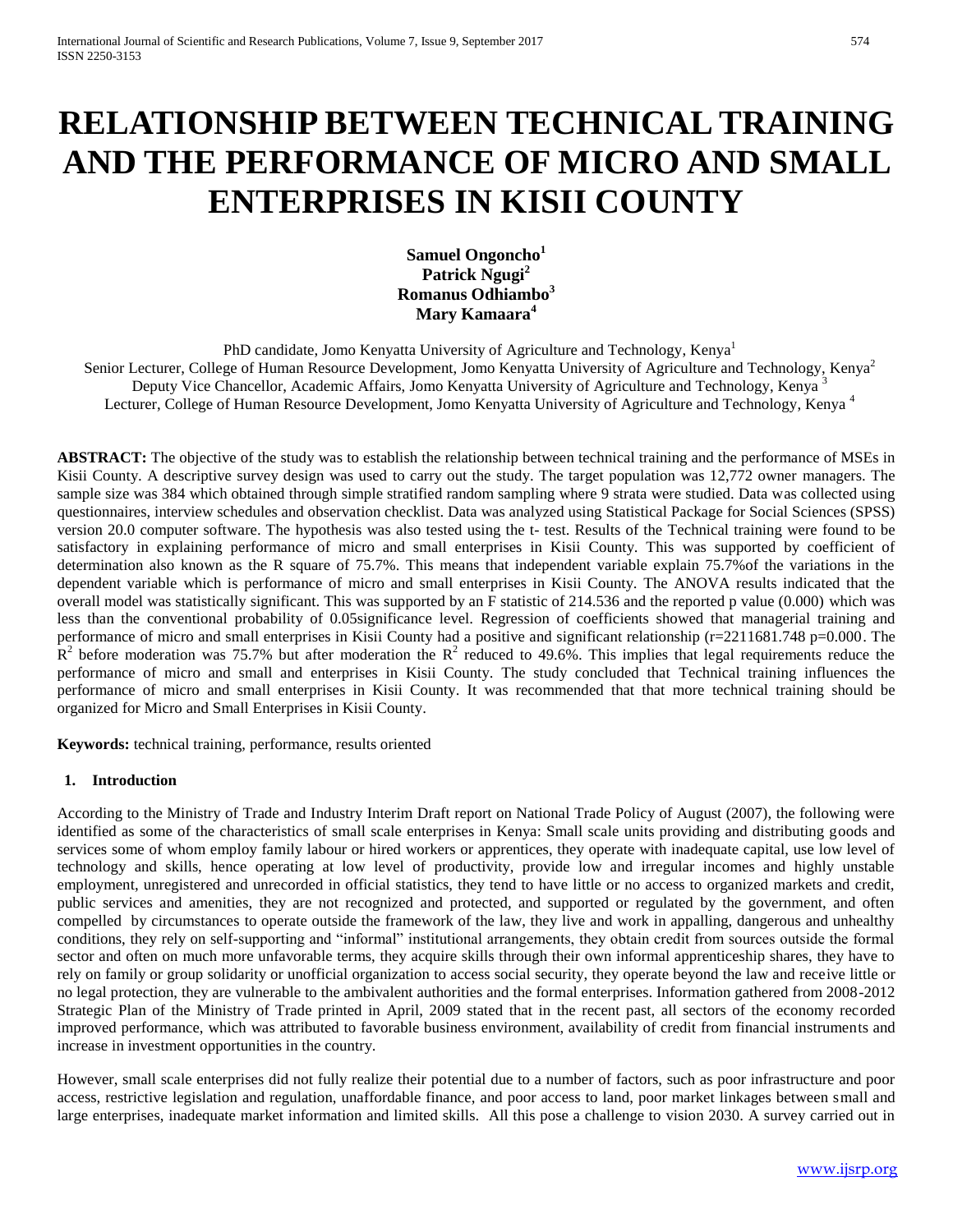International Journal of Scientific and Research Publications, Volume 7, Issue 9, September 2017 575 ISSN 2250-3153

2016 by the Kenya National Bureau of Statistics (KNBS) indicated that 400,000 MSEs are dying annually. The report also indicated that some MSEs do not celebrate their second anniversary in the last five years raising concern over their sustainability.

The National Trade Policy of August (2007) report further indicated that a total of 2.2 million micro enterprises have been closed in the last five years, 2016 inclusive. Most of these enterprises closed because of increased operating costs, declining income and losses incurred from the business, an indication that the country's state of economy has not been as impressive as it should be. This also raises questions whether or not the many training to MSEs in management, finances, technology, networking, governance and ethics have been helpful. In Kisii County, according to the Directorate of Revenue report of 2016, MSEs have not fully realized their potential due to a number of factors such as poor infrastructure, restrictive legislation, unfriendly regulations, poor management, unaffordable finance, poor access to land, poor market linkages between small and large enterprises, inadequate market information, limited technical skills, poor governance and unethical practices. This has necessitated that this study be undertaken.

The above studies reveal that managerial training in deed plays a significant role in contributing to Micro and Small Enterprises (MSEs) success that eventually results in economic growth and sustainable development. A survey carried out in 2016 by the Kenya National Bureau of Statistics (KNBS) indicated that 400,000 MSEs are dying annually. In the last five years 2.2 Million micro enterprises have been closed, 2016 inclusive. Most of these enterprises are normally closed because of increased operating costs, declining income and losses incurred from the business, an indication that the country's state of economy is not as impressive as it should be. This also raises questions whether or not the much training to MSEs in management, finances, technology, networking and governance have been helpful to this group of investors.

The national government has invested heavily in protecting MSEs. In particular the national government has consistently allocated sufficient funds in the budget to train and provide conducive environment for MSEs growth. In the recent past the national government has formed MSEs authority to deal with strategic issues of this group of investors. The Strategic Plan of the Micro and Small Enterprises Authority (MSEA) has been developed in cognizance of Kenya's Vision 2030, Millennium Development Goals, the Constitution of Kenya, the MSE Act No. 55 of 2012 and the Sessional Paper No. 2 of 2005 among other legal and policy documents. The implementation of this Strategic Plan is based on stakeholder participation, good governance and a professional approach to institutional management. According to the controller of budget of Kisii county in the financial years 2014/2015,2015/2016 and 2016/2017, MSEs were allocated Ksh.30 million, Ksh. 25 million and Ksh. 25 million respectively to enable them access soft loans at lower interest rates to boost their businesses. Since the county's inception, Ksh. 20 million has been used to train MSEs in Kisii County. This is massive investment compared with the county's revenue stream which has consistently remained low in the last three years.

Rezaee (2009) observes that MSEs are the engine of growth in prosperous and growing economy and play an important role in creating an economic growth. MSEs contribute to economic development by creating employment for rural and urban population, providing flexibility and innovation through entrepreneurship and increase international trade by diversifying economic activity. Their role in income generation and economic growth for developing countries is critical. In the developing countries MSEs are major contributors to gross domestic product and private sector employment contributing as much as 60% to workforce. In developing countries they employ more than 70% of labour force.

Wanjohi (2011) stated that despite the role played by the MSEs sector it has been faced by a number of challenges such as lack of adequate business skills. This is mainly attributed to low levels of education. MSEs in Kenya suffer from constraints that lower their resilience to risk and prevent them from growing and attaining economies of scale. Challenges associated with access to financial resources are constrained by both internal and external factors.

Magableh et al. (2011) observed that in spite of their diversity and relative abundance of studies conducted so far little efforts have been devoted to fully analyze the determinants of training process before assessing its impact. These studies have not taken governance into consideration and yet this is a major characteristic that MSEs need to be trained on; given that most of them are either form four dropouts or college dropouts whose managerial skills are wanting. It was therefore necessary to conduct a study to determine the relationship between managerial training and the performance of MSEs in Kisii County, Kenya. This study sought to establish the relationship between technical training and the performance of Micro and Small Enterprises in Kisii County.

# **2. Literature Review'**

Tijani, Okhale, Oga and Tags (2012) and Baileti (2012) in their studies revealed that there is need for all stakeholders including government and other participants in the crusade for entrepreneurship programme to redirect and rethink with emphasis on technical entrepreneurship development with technology based oriented in African countries compared with the Asian countries entrepreneurship development strategy. They further revealed that commercial entrepreneurial skills can only provide a short-run economic solution without economic development but technical entrepreneurial development for the country, visa-vi attainment of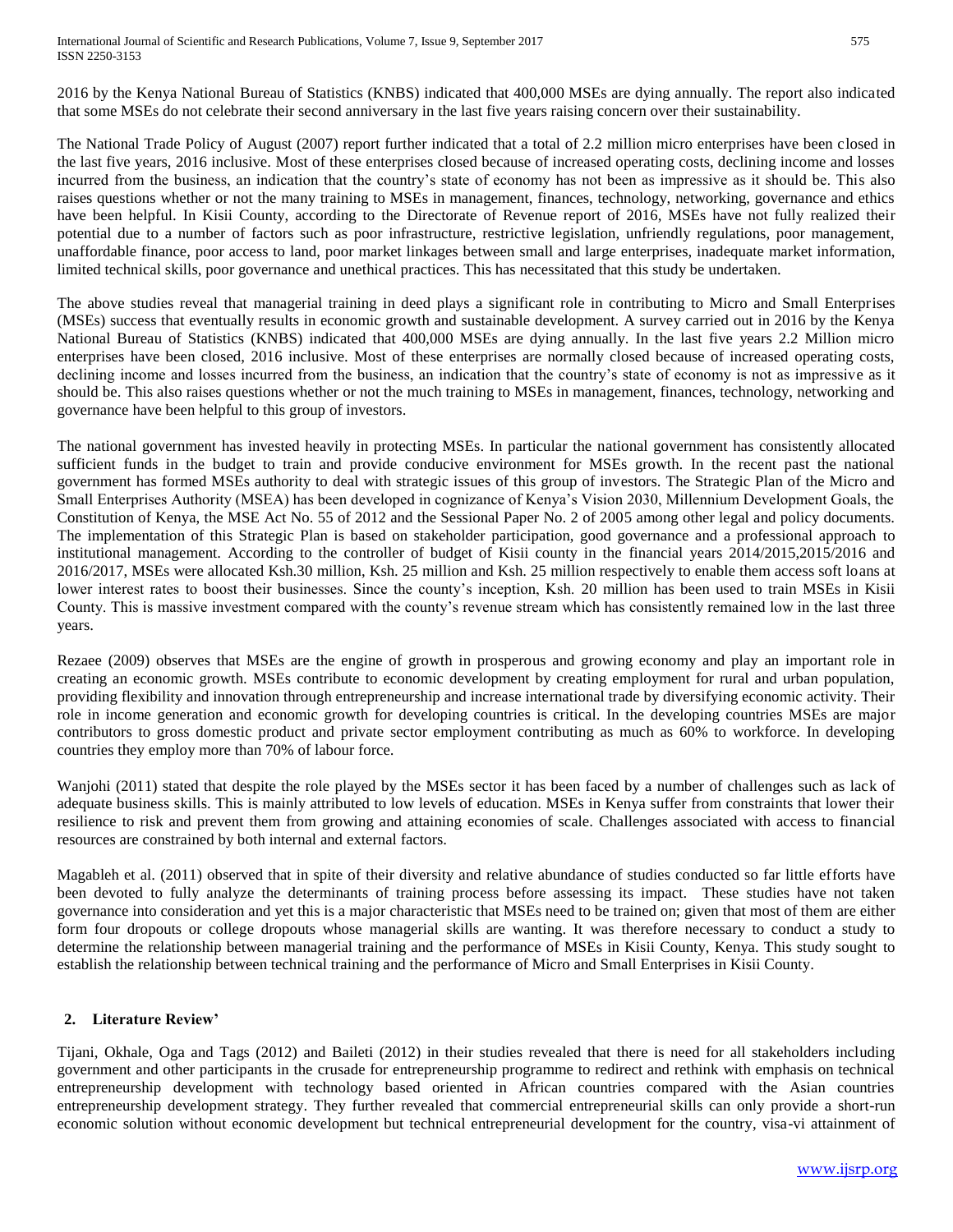Millennium Development Goals for the country by 2020. This shows that technical training in MSEs is a major area of concern in developing countries.

Ndegwa (2012) in his study found that managers of MSEs who do not apply the latest technology in their businesses will grossly affect not only their productivity but also their growth and profitability. In this regard technical skills play pivotal role in MSEs survival. Kiveu (2008) found that MSEs seem to be ill equipped with technical skills to embrace opportunities presented while confronting challenges of globalization. Globalization of MSEs opportunities to participate in the regional and international markets while internationalization presents opportunity for growth and development beyond the local market. However, globalized production by multinationals presents new threats in the form of increased competition. The ability of MSEs to survive in an increasingly competitive growth environment is largely dependent upon their capacity to embrace technical training.

Njoroge and Gathugu (2013), established that majority of entrepreneurs did not have skills and experience in areas such as business planning, financial reporting, strategic planning and financial management. They noted that the MSEs expressed desire for training that would enable them improve their businesses. The study further established that entrepreneurs were able to market their products and do a market research. They were also able to meet the needs of their customers. This however is not attributed to training because they never received entrepreneurial training. The results of the study further revealed that they were able to do daily book keeping of their transactions. However, most of these entrepreneurs were not able to prepare serious accounting practices such as preparation of profit and loss account and a balance sheet. Suffering from such issues may lead to business failure an obvious issue in MSEs. Technical training will therefore handle such issues in depth to help MSEs in daily business activities.

Abdulahi et al. (2015) in their study found that there is significant influence of training on business success in Nigeria. The study signified the benefit of training on business success, and at the same time it helps the MSEs to cope with the latest management concepts, accounting systems, production techniques and information technology. In addition to training, other factors such as relevant education and experience are recognized as a requirement to cope with work and environmental change. Technical aspects in this study seemed to be ignored and success was 0.197 percent which means that for each unit increase in training, business access increases by 0.197 percent. This indicates that there is a huge gap when it comes to technical training which is one of the areas that bridge MSEs competition and environmental challenges.

Kisaka (2014),in his study concluded that there is a strong relationship between level of education, training , business experience, access to credit and entrepreneurial behavior (risk taking, innovativeness, knowledge of results and responsibility). The study however concentrated on behavior only ignoring serious technical training aspects in MSEs like hands-on experiences that make entrepreneurs more responsive and proactive in their business endeavors.

# **3. Methodology**

ss

The study used a descriptive survey design, which deals with the collection of data from the members of a sample for the purpose of estimating one or more population parameters. Descriptive survey design like the scientific model, will be based on precise definition of the problem to be studied, standardized research methods, representative samples and other smaller groups with a view of making generalizations of the population under study. By using the descriptive survey method, questions in questionnaires were posed to respondents thus facilitating investigations that will answer the stated research questions.

According to the director of revenue, Kisii County has a population of 12,772 registered micro and small enterprises; thus the population of study will be 12,772 owner managers. These MSEs will be situated in all the 9 sub-counties that make up Kisii County as shown in table 1: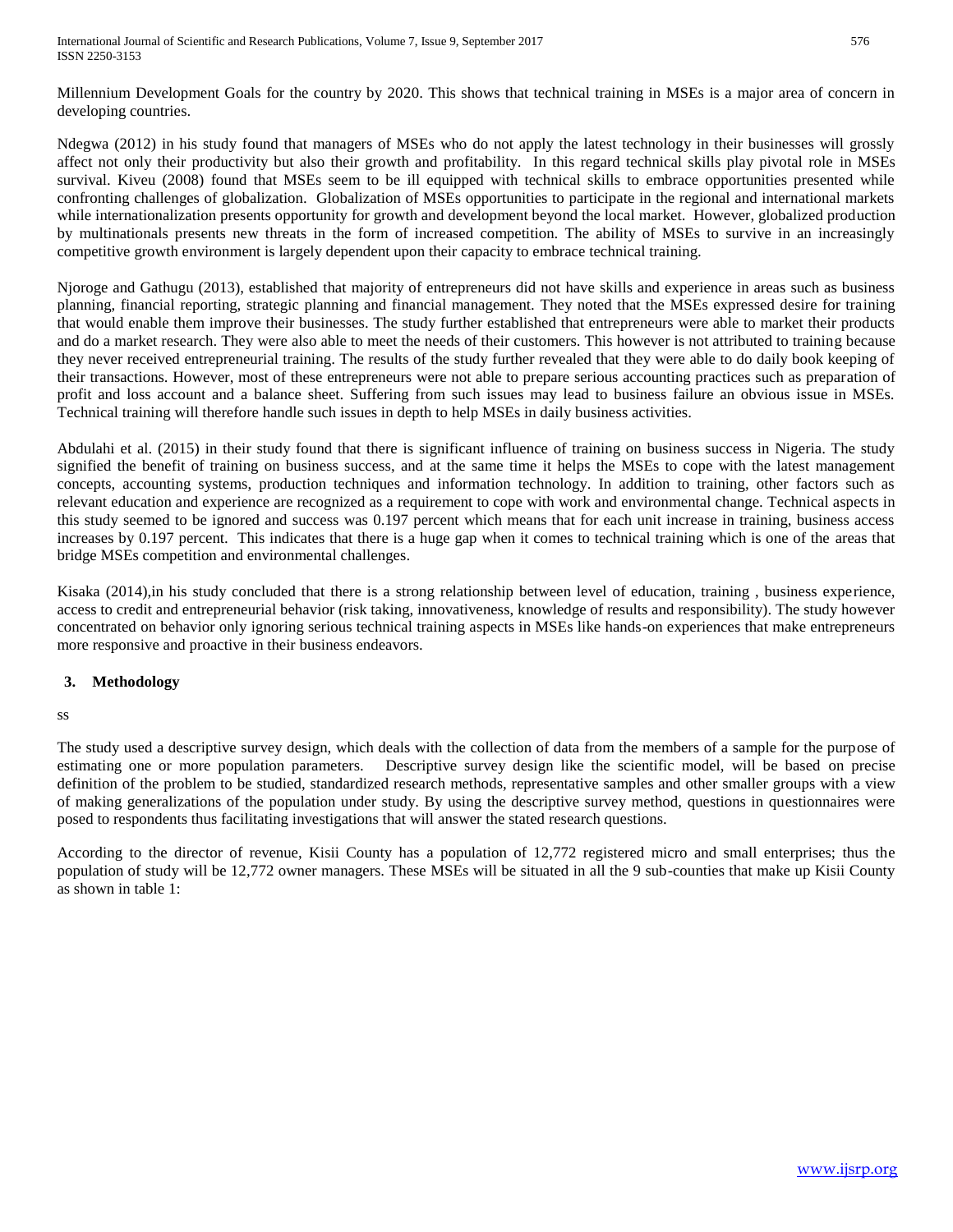| sub-county         | trade | manufacturing | services | total number of MSEs |
|--------------------|-------|---------------|----------|----------------------|
| Bonchari           | 634   | $\mathbf 0$   | 733      | 1.367                |
| South Mugirango    | 153   | $\mathbf 0$   | 197      | 350                  |
| BomachogeChache    | 203   | $\Omega$      | 211      | 414                  |
| BomachogeBorabu    | 113   | $\mathbf{O}$  | 264      | 377                  |
| <b>Bobasi</b>      | 192   | $\mathbf{O}$  | 271      | 463                  |
| NyaribariMasaba    | 248   | $\mathbf 0$   | 266      | 514                  |
| NyaribariChache    | 2109  | 5             | 2311     | 4,425                |
| KitutuChache North | 137   | $\mathbf 0$   | 246      | 383                  |
| KitutuChache South | 2997  | 4             | 1478     | 4,479                |
|                    |       |               |          |                      |
| <b>TOTAL</b>       | 6786  | 9             | 5977     | 12,772               |

#### **Table 1: Distribution of micro and small enterprises in Kisii County by sub-counties**

Source: record from the directorate of Revenue, Kisii County, 2016

This study has nine strata, with a total population of 12,772 MSEs. This therefore means that simple stratified random sampling was employed when conducting the study. The table 1 indicates the population distribution per stratum. The study adopted stratified random sampling technique which is aimed at selecting a group of subjects for the study in such a way that their attributes represented the larger group from which they are to be drawn. According to Mugenda and Mugenda, (2013) the size of a sample influences the detection of significant differences, relationships and interactions. Critical factors in determining sample size include the population size, the desired level of precision, the level of confidence and the degree of variability of attributes being measured Since the population of the required characteristics was estimated at  $50\%$  (p=0.5), the sample size was determined as follows according to Saunders *et al.* (2009):

# $n = Z^2 pq$

 $d^2$ 

where:  $n =$  estimated sample size if the target population is greater than 10,000.

 $Z =$  standard normal deviate at the required confidence level (value for selected alpha level  $(1.96)$ )

p= the proportion of the target population estimated to have characteristics being measured.

 $q=1-P$ 

 $d =$  the level of statistical significance set (0.05).

Executing the formula, the distribution of the target population and the corresponding sample size will be 384. In order to get proportionate allocation of the sample in the different sub-counties, the following formula was used;

Sample size in the Sub-County=Number of enterprises in the Sub-county

Number of enterprises in the County  $\times$  sample size

This formula was repeated for each sub-county and the corresponding sample size given as follows.

| <b>Table 2: Sample sizes per Sub-county</b> |                       |                     |  |  |  |  |
|---------------------------------------------|-----------------------|---------------------|--|--|--|--|
| Sub-county                                  | <b>Number of MSEs</b> | <b>Sample sizes</b> |  |  |  |  |
|                                             |                       | (3%)                |  |  |  |  |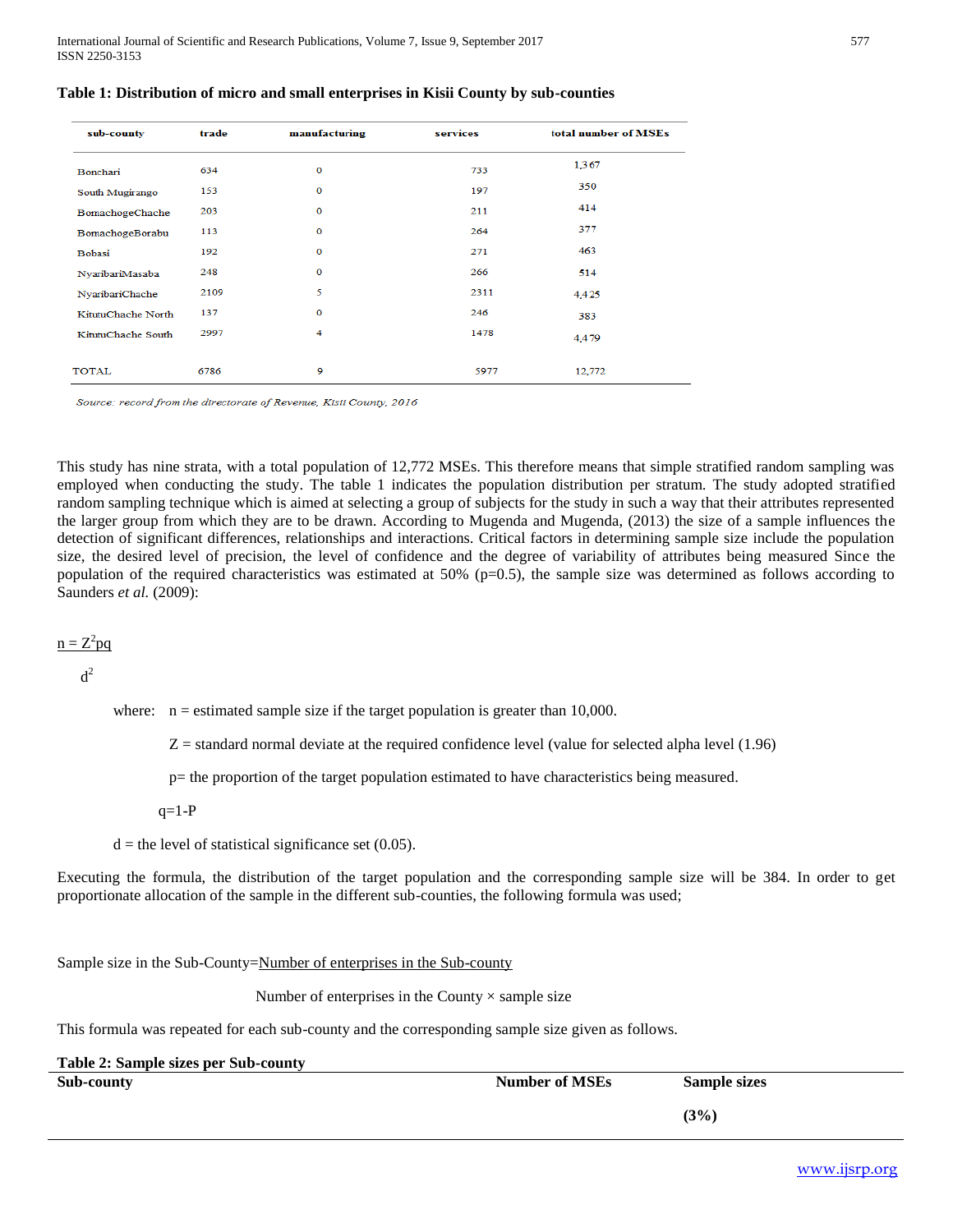International Journal of Scientific and Research Publications, Volume 7, Issue 9, September 2017 578 ISSN 2250-3153

| Bonchari           | 1367   | 41  |
|--------------------|--------|-----|
| South Mugirango    | 350    | 10  |
| BomachogeChache    | 414    | 12  |
| BomachogeBorabu    | 377    | 12  |
| Bobasi             | 463    | 14  |
| NyaribariMasaba    | 514    | 15  |
| NyaribariChache    | 4425   | 133 |
| KitutuChache North | 383    | 12  |
| KitutuChache South | 4479   | 135 |
| <b>TOTAL</b>       | 12,772 | 384 |

Primary data was collected using a questionnaire whereas secondary data was got from published reports. The researcher obtained permission to commence his study from the National Commission for Science Technology and Innovation (NACOSTI) upon production of introductory letter from the Director School of Graduate Studies and an approved proposal. The research permit was produced to the CEC trade and all the sub county commissioners for permission to collect data in the sub counties. Similarly, chiefs, Assistant chiefs and clan elders were informed about the intended visit to collect data and research work in their respective arrears. The study targeted respondents in their business premises and working places. Out of 384 MSEs selected from Kisii County 38 were used in piloting. They were selected randomly to include all the 9 strata that were studied.

This study used the Cronbach's alpha as a measure of internal consistency. Cronbachs Alpha Coefficient value of 1.0 indicates a perfect reliability while that of below 0.70 will indicate low reliability. Content validity was ensured through piloting. Construct validity was achieved through the review of the theories that formed the major themes of the study and will establish the existence of the constructs and finally external validity was achieved through generalization of the findings of the studies.

This study yielded both qualitative and quantitative data which was analyzed using descriptive and inferential statistics. In this study, measures of central tendency and spread were analyzed descriptively using the mean, mode, median and the standard deviation. Relationships between the variables were analyzed inferentially using Regression Analysis. The data collected was first edited to correct the errors if any, coded and then analyzed using the Statistical Package of Social Sciences (SPSS) version 20.0 computer software which enabled in the manipulation and transformation of variables into desired forms for the purpose of analysis. The analyzed data was then presented using tables, pie charts and graphs such as bar graphs, histograms and ogives.

Regression analysis was conducted to determine the relationship between training and the performance of micro and small enterprises. Regression analysis was also conducted to examine the weight of each variable against the dependent variable. Performance of micro and small enterprises was regressed against managerial training. The equation was expressed as follows;

Where:

Yp = performance of micro and small enterprises.

βo =constant (co efficient of intercept)

 $X1 =$  technical training

ε  $=$  error term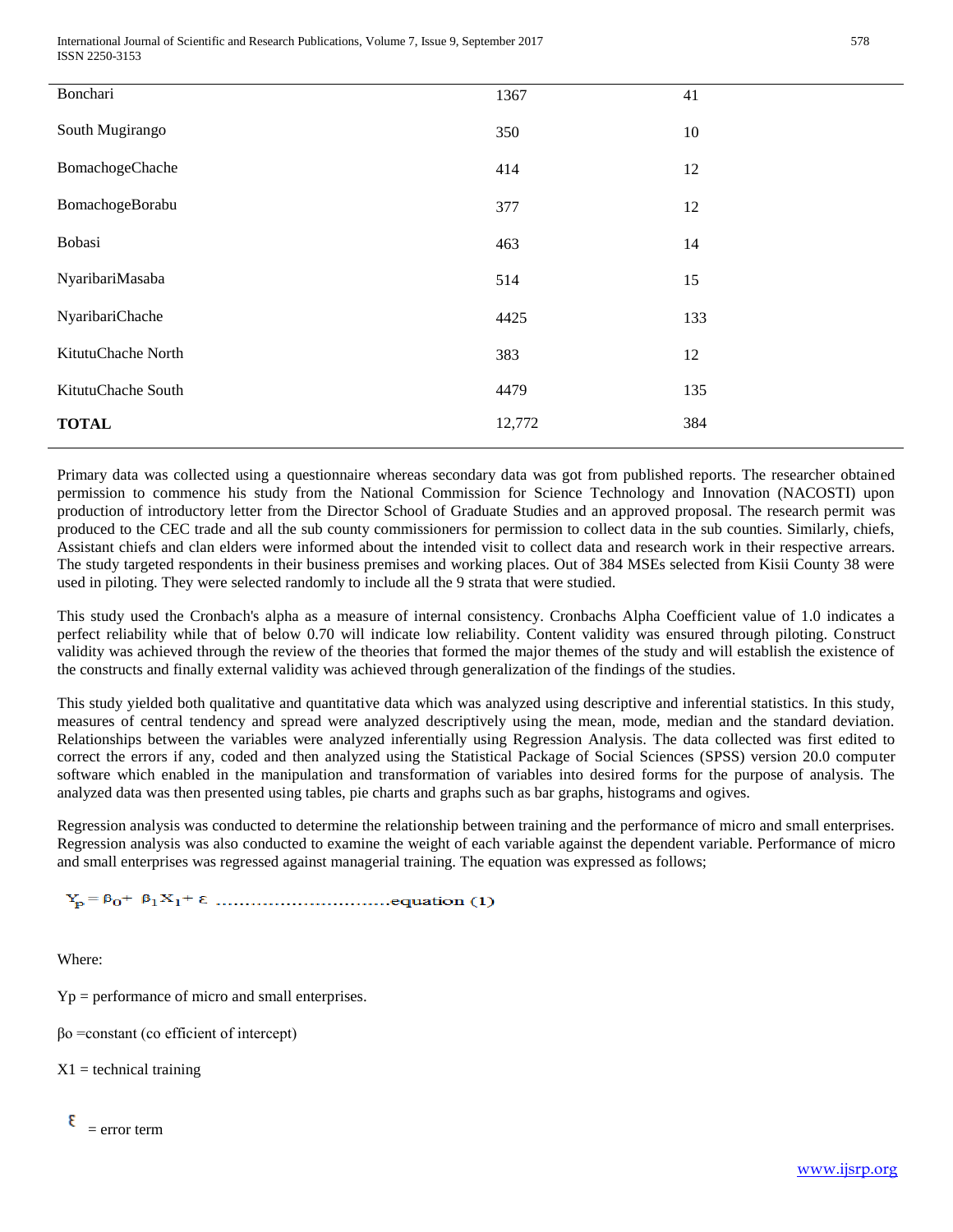# **4. Findings, Conclusions and Recommendations**

#### **4.1 Findings**

The objective of this study was to determine the relationship between technical training and the performance of MSEs in Kisii County*.* To establish the relationship between technical training and the performance of MSEs in Kisii County, a Likert scale of 1 to 5  $(1 =$  strongly disagree,  $2 =$  Disagree  $3 =$  Neutral,  $4 =$  Agree,  $5 =$  strongly agree) was used and the mean response rate from the micro and small enterprise owners calculated. For the purposes of interpretation  $4 \& 5$  (agree and strongly agree) were grouped together as agree, 1 & 2 (strongly disagree and disagree) were grouped as disagree while 3 was neutral. The results of this study are as depicted in Table 4.1.

Regarding the statement that I have learnt how to keep the records of my business from the training I attended, majority of the respondents 89.9% (72.4%+17.5%) agreed to the statement. The results had a mean response of 4.1 with a standard deviation of 0.6. This means that there was low variation in the responses from the respondents implying that most of the respondents could keep records.

Majority of the respondents89.4% (53.6% + 35.8%) agreed that they are now able to gather important information concerning my competitors to enable me make informed decisions as a result of the training they received. The results had a mean response of 4.2 with a standard deviation of 0.7.This means that there was a low variation in the responses from the respondents with regard to the statement.

### **Table 4.1: Technical training and performance of MSEs in Kisii County**

| Table 4.1. Technical training and performance of moles in Ixish County |          |          |          |       |          |      |           |  |
|------------------------------------------------------------------------|----------|----------|----------|-------|----------|------|-----------|--|
|                                                                        | strongly |          |          |       | strongly |      |           |  |
| <b>Statement</b>                                                       | disagree | disagree | not sure | agree | agree    | Mean | <b>SD</b> |  |
| I have learnt how to keep the records of my                            |          |          |          |       |          | 4.1  | 0.6       |  |
| business from the training I attended                                  | 0.3%     | 1.1%     | 8.6%     | 72.4% | 17.5%    |      |           |  |
| I am now able to gather important                                      |          |          |          |       |          | 4.2  | 0.7       |  |
| information concerning my competitors to                               |          |          |          |       |          |      |           |  |
| enable me make informed decisions as a                                 |          |          |          |       |          |      |           |  |
| result of the training I received                                      | $0.0\%$  | 2.6%     | 8.0%     | 53.6% | 35.8%    |      |           |  |
| Due to the training I attended, I<br>can                               |          |          |          |       |          | 4.2  | 0.7       |  |
| multitask                                                              | $0.0\%$  | 1.7%     | 9.2%     | 59.8% | 29.3%    |      |           |  |
| The training I attended has enabled me                                 |          |          |          |       |          | 4.3  | 0.7       |  |
| improve in my selling skills                                           | $0.0\%$  | 1.7%     | 8.0%     | 52.3% | 37.9%    |      |           |  |
| I have improved in my marketing skills as a                            |          |          |          |       |          | 4.2  | 0.7       |  |
| result of attending a training forum                                   | $0.0\%$  | 1.2%     | 10.4%    | 54.2% | 34.3%    |      |           |  |
| I nowadays make less mistakes in running                               |          |          |          |       |          | 4.2  | 0.7       |  |
| my business because of the training I                                  |          |          |          |       |          |      |           |  |
| underwent                                                              | $0.0\%$  | 1.7%     | 10.0%    | 52.7% | 35.5%    |      |           |  |
| I now can operate my business with ease                                |          |          |          |       |          | 4.2  | 0.6       |  |
| due to the technical training I did                                    | 0.3%     | 0.9%     | 7.4%     | 59.3% | 32.1%    |      |           |  |
| My products have increased due to the                                  |          |          |          |       |          | 4.2  | 0.7       |  |
| technical training I took                                              | $0.6\%$  | 2.0%     | 7.7%     | 57.3% | 32.4%    |      |           |  |
| I now understand that technology is                                    |          |          |          |       |          | 4.3  | 0.7       |  |
| important in business due to technical                                 |          |          |          |       |          |      |           |  |
| training I did                                                         | 0.3%     | 1.4%     | 6.0%     | 53.3% | 39.0%    |      |           |  |
| Average                                                                |          |          |          |       |          | 4.2  | 0.7       |  |

Another 89.1% (59.8% + 29.3%) of the respondents indicated that due to the training they attended, they can multitask. The results had a mean response of 4.2 with a standard deviation of 0.7.This means that there was a low variation in the responses from the respondents with regard to multitasking. The study also sought to find out whether the training attended had enabled them to improve in their selling skills. Results of the study showed that 90.2 % (52.3%+37.9%) of the respondents agreed to the statement. The results had a mean response of 4.3 with a standard deviation of 0.7. This means that there was low variation in the responses from the respondents.

With regard to the statement that I have improved in my marketing skills as a result of attending a training forum 88.5% (54.2% + 34.3%), agreed to the statement. The results had a mean response of 4.2 with a standard deviation of 0.7. This means that there was low variation in the responses from the respondents. Further, regarding the statement I nowadays make fewer mistakes in running my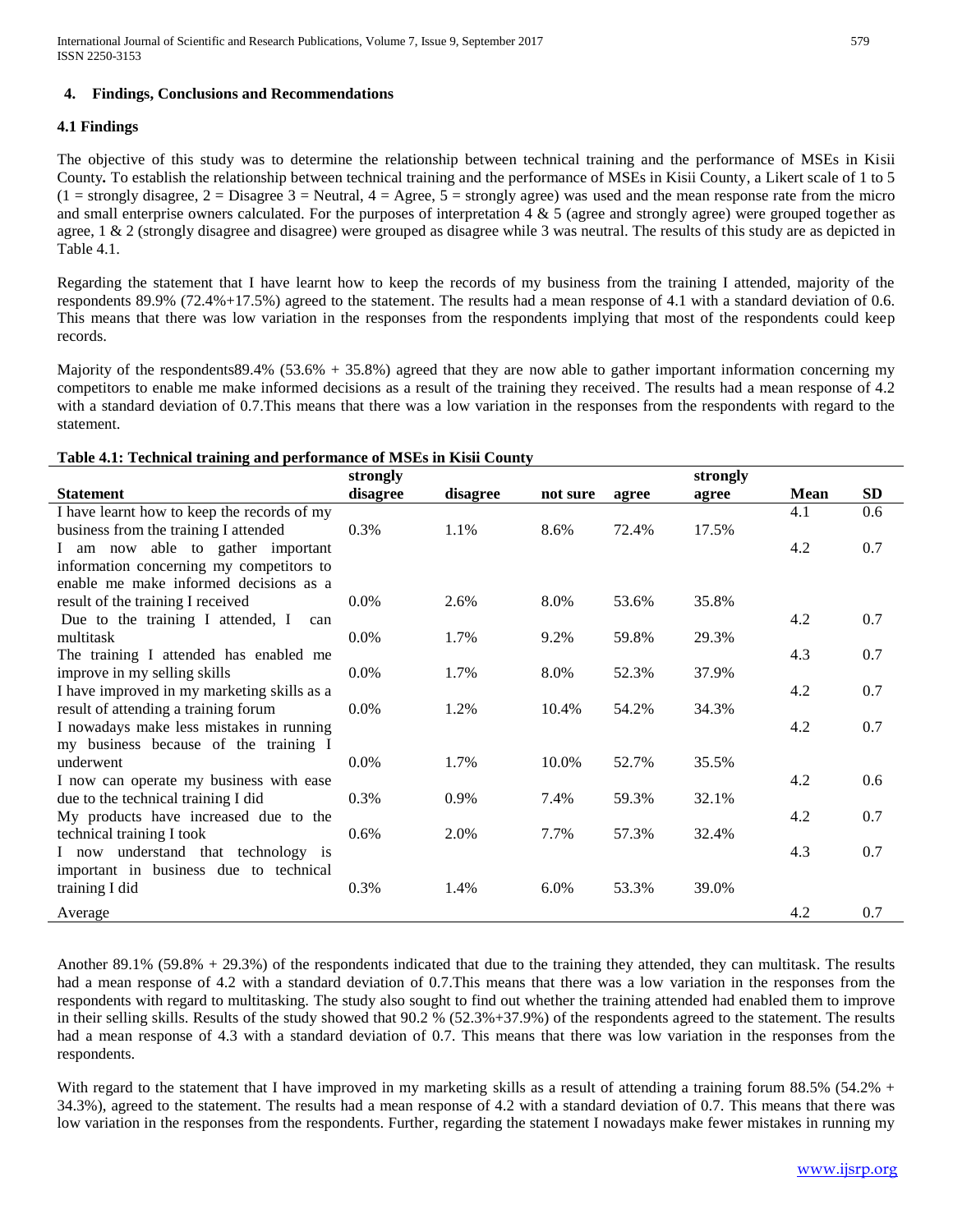business because of the training I underwent. Majority of the respondents 88.2% (52.7%+35.5%) agreed to the statement. The results had a mean response of 4.2 with a standard deviation of 0.7. This means that there was low variation in the responses from the respondents.

Further the respondents were asked to respondent on the statement that I now can operate my business with ease due to the technical training I did. Majority of the respondents 91.4% (59.3%+32.1%) agreed to the statement. The results had a mean response of 4.2 with a standard deviation of 0.6. This means that there was low variation in the responses from the respondents. Regarding the statement that my products have increased due to the technical training I took, majority of the respondents 89.7% (57.3%+32.4%) agreed to the statement. The results had a mean response of 4.2 with a standard deviation of 0.7. This means that there was low variation in the responses from the respondents. Finally, the respondents were asked to respond on the statement that I now understand that technology is important in business due to technical training I did, 92.3% (53.3% +39.0%) agreed to the statement. The results had a mean response of 4.3 with a standard deviation of 0.7. This means that there was low variation in the responses from the respondents.

This means that there was low variation in the responses from the respondents. The results agree with that of Ndegwa (2012) that technical skill play pivotal role in MSEs survival. Tijani, Okhale, Oga and Tags (2012) and Baileti (2012) in their studies revealed that commercial entrepreneurial skills can only provide a short-run economic solution without economic development but technical entrepreneurial development for the country, visa-vi attainment of Millennium Development Goals for the country by 2020.

Abdulahi et al. (2015), in their study found that there is significant influence of training on business success in Nigeria. The study signified the benefit of training on business success, and at the same time it helps the MSEs to cope with the latest management technical requirements in order to run a success business. This shows that technical training in MSEs is a major area of concern for economic development. Technical training is important in the growth of SMEs.

Overall, the average mean of the responses was 4.2 which means that majority of the respondents were agreeing to the statements in the questionnaire. The standard deviation was 0.7 meaning that the responses were clustered around the mean response

The results presented in Table 4.2 present the fitness of model used of the regression model in explaining the study phenomena.

| <b>Table 4.2: Model Fitness</b> |               |        |                          |                                   |  |  |
|---------------------------------|---------------|--------|--------------------------|-----------------------------------|--|--|
| Model                           |               | Square | <b>Adjusted R Square</b> | <b>Std. Error of the Estimate</b> |  |  |
|                                 | on 18<br>0∠ء. | .014   | .673                     | 3855142.88058                     |  |  |

Technical training was found to be satisfactory in explaining performance of micro and small enterprises in Kisii County. This is supported by coefficient of determination also known as the R square of 67.4%. This means that technical training explain 67.4%of the variations in the dependent variable which is performance of micro and small enterprises in Kisii County. The results of the model fitness agree with that of Ndegwa (2012) that technical skill play pivotal role in MSEs survival. This implies that we have a close relationship between technical training and performance of micro and small enterprises. Technical training is important in the growth of MSEs.

# **Table 4.3: Analysis of Variance**

| Model |            | Sum of Squares            | df  | Mean Square                   | S1g.              |
|-------|------------|---------------------------|-----|-------------------------------|-------------------|
|       | Regression | 10689505886555570.000     |     | 10689505886555570.000 719.245 | .000 <sup>b</sup> |
|       | Residual   | 5172020067118714.000      | 348 | 14862126629651.477            |                   |
|       | Total      | 15861525953674284.000 349 |     |                               |                   |

Table 4.3 provides the results on the analysis of the variance (ANOVA). The results indicate that the overall model was statistically significant. Further, the results imply that the independent variable is a good predictor of MSEs performance in Kisii county. This was supported by an F statistic of 719.245and the reported p value (0.000) which was less than the conventional probability 0.05 significance level.

Regression of coefficient results is presented in Table 4.4. Regression of coefficients showed that keeping records as a result of training and MSE performance had a positive and significant relationship  $(r=857754.085, p=0.021)$ . The results also revealed that gathering important information as a result of training and MSE performance had a positive and significant relationship  $(r=830733.639, p=0.003)$ . The results also revealed that multitasking is possible as result of the training received and MSE performance had a positive and significant relationship  $(r=1045558.220, p=0.044)$ .

The results also revealed that selling skills as a result of the training received and MSE performance had a positive and significant relationship  $(r=2179664.453, p=0.000)$ . The results also showed that marketing skills as a result of training and MSE performance had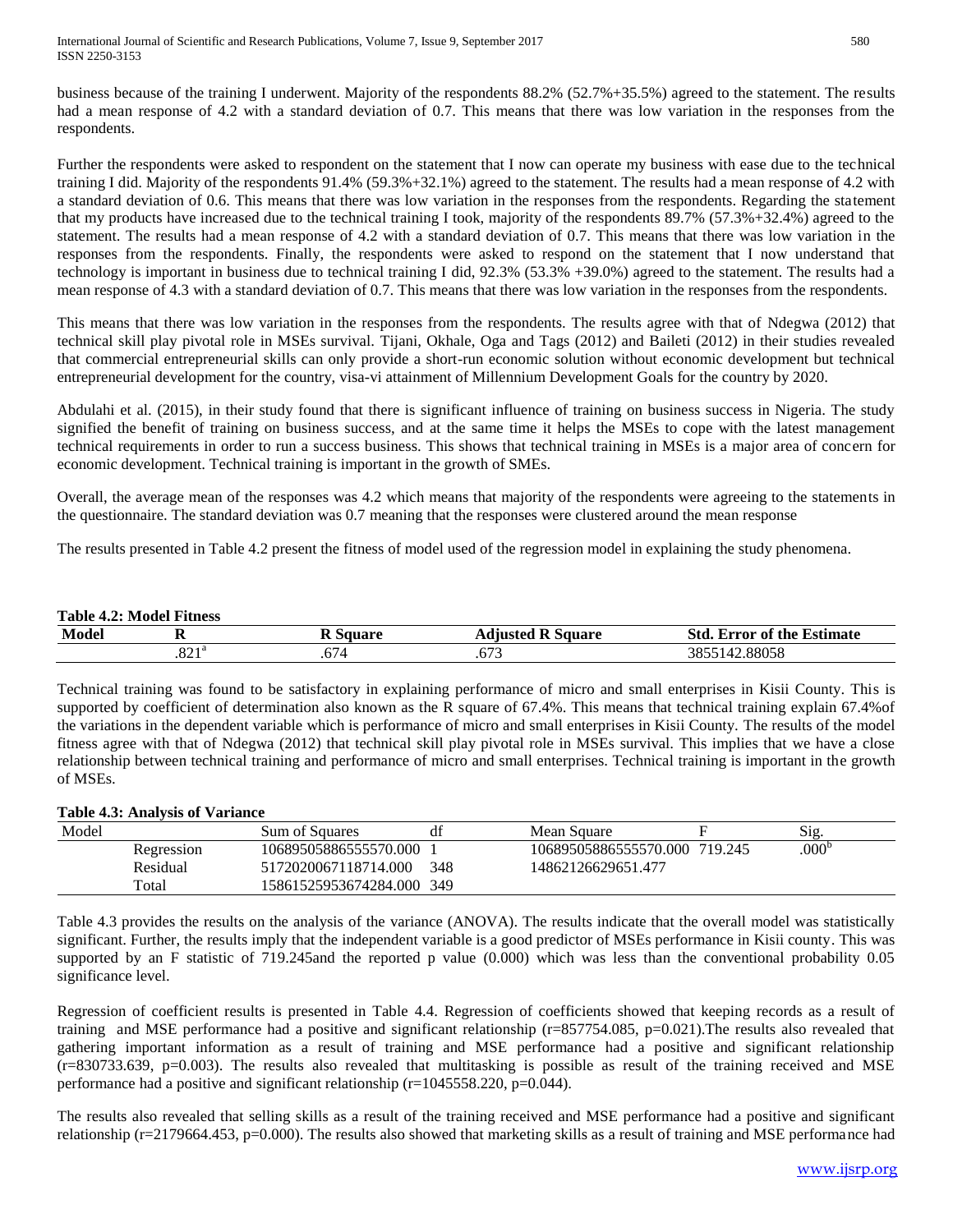a positive and significant relationship (r=1029963.706, p=0.051). The results agree with that of Ndegwa (2012) that technical skill play pivotal role in MSEs survival. Abdulahi et al. (2015), in their study found that there is significant influence of training on business success in Nigeria.

The study signified the benefit of training on business success, and at the same time it helps the MSEs to cope with the latest management technical requirements in order to run a success business. This shows that technical training in MSEs is a major area of concern for economic development. Technical training is important in the growth of MSEs.

| <b>Table 4.4: Regression of Coefficients</b>                                                                                                                 |                                    |                   |                                            |        |      |  |  |  |
|--------------------------------------------------------------------------------------------------------------------------------------------------------------|------------------------------------|-------------------|--------------------------------------------|--------|------|--|--|--|
| Model                                                                                                                                                        | <b>Unstandardized Coefficients</b> |                   | <b>Standardized</b><br><b>Coefficients</b> | T      | Sig. |  |  |  |
|                                                                                                                                                              | B                                  | <b>Std. Error</b> | <b>Beta</b>                                |        |      |  |  |  |
| (Constant)                                                                                                                                                   | 54009375.404                       | 3058437.337       |                                            | 17.659 | .000 |  |  |  |
| I have learnt how to keep the records of<br>my business from the training I attended                                                                         | 857754.085                         | 522335.709        | .076                                       | 1.642  | .021 |  |  |  |
| I am now able to gather important<br>information concerning my competitors<br>to enable me make informed decisions as<br>a result of the training I received | 830733.639                         | 508580.237        | .075                                       | 1.633  | .003 |  |  |  |
| Due to the training I attended, I can<br>multitask                                                                                                           | 1045558.220                        | 517632.136        | .095                                       | 2.020  | .044 |  |  |  |
| The training I attended has enabled me<br>improve in my selling skills                                                                                       | 2179664.453                        | 515711.443        | .199                                       | 4.227  | .000 |  |  |  |
| I have improved in my marketing skills<br>as a result of attending a training forum                                                                          | 1029963.706                        | 526027.312        | .099                                       | 1.958  | .051 |  |  |  |
| I nowadays make less mistakes in<br>running my business because of the 881771.258<br>training I underwent                                                    |                                    | 507971.153        | .080                                       | 1.736  | .053 |  |  |  |
| I now can operate my business with ease<br>due to the technical training I did                                                                               | 912665.695                         | 519314.019        | .079                                       | 1.757  | .040 |  |  |  |
| My products have increased due to the<br>technical training I took                                                                                           | 1208165.885                        | 518504.760        | .111                                       | 2.330  | .020 |  |  |  |
| I now understand that technology is<br>important in business due to technical 1023795.732<br>training I did                                                  |                                    | 522408.550        | .091                                       | 1.960  | .051 |  |  |  |
| The technical training I have undertaken<br>has improved the performance of my 1745582.829<br>business                                                       |                                    | 503973.376        | .163                                       | 3.464  | .001 |  |  |  |

The results further showed that reduced mistakes in the business and MSE performance had a positive and significant relationship  $(r=881771.258, p=0.053)$ . The results also revealed that easing of operating business as a result of the training received and MSE performance had a positive and significant relationship (r=912665.695, p=0.040). The results also showed that product variety and MSE performance had a positive and significant relationship ( $r=1208165.885$ ,  $p=0.020$ ). The results further showed that importance of technology in business operation and MSE performance had a positive and significant relationship ( $r=1023795.732$ ,  $p=0.051$ ).

Finally, that technical training undertaken and MSEs performance had a positive and significant relationship (r=1745582.829, p=0.001). The results agree with that of Ndegwa (2012) that technical skill play pivotal role in MSEs survival. Tijani et al. (2012) and Baileti (2012) in their studies revealed that commercial entrepreneurial skills can only provide a short-run economic solution without economic development but technical entrepreneurial development for thecountry, visa-vi attainment of Millennium Development Goals for the country by 2020.

Abdulahi et al. (2015), in their study found that there is significant influence of training on business success in Nigeria. The study signified the benefit of training on business success, andat the same time it helps the MSEs to cope with the latest management technical requirements in order to run a success business. This shows that technical training in MSEs is a major area of concern for economic development. Technical training is important in the growth of SMEs.

**Table 4.5: Optimal Model for technical training**

| Model | <b>Unstandardized Coefficients</b> | <b>Standardized</b>   | $\sim$<br>Sıg. |
|-------|------------------------------------|-----------------------|----------------|
|       |                                    | <i>c</i> oefficients' |                |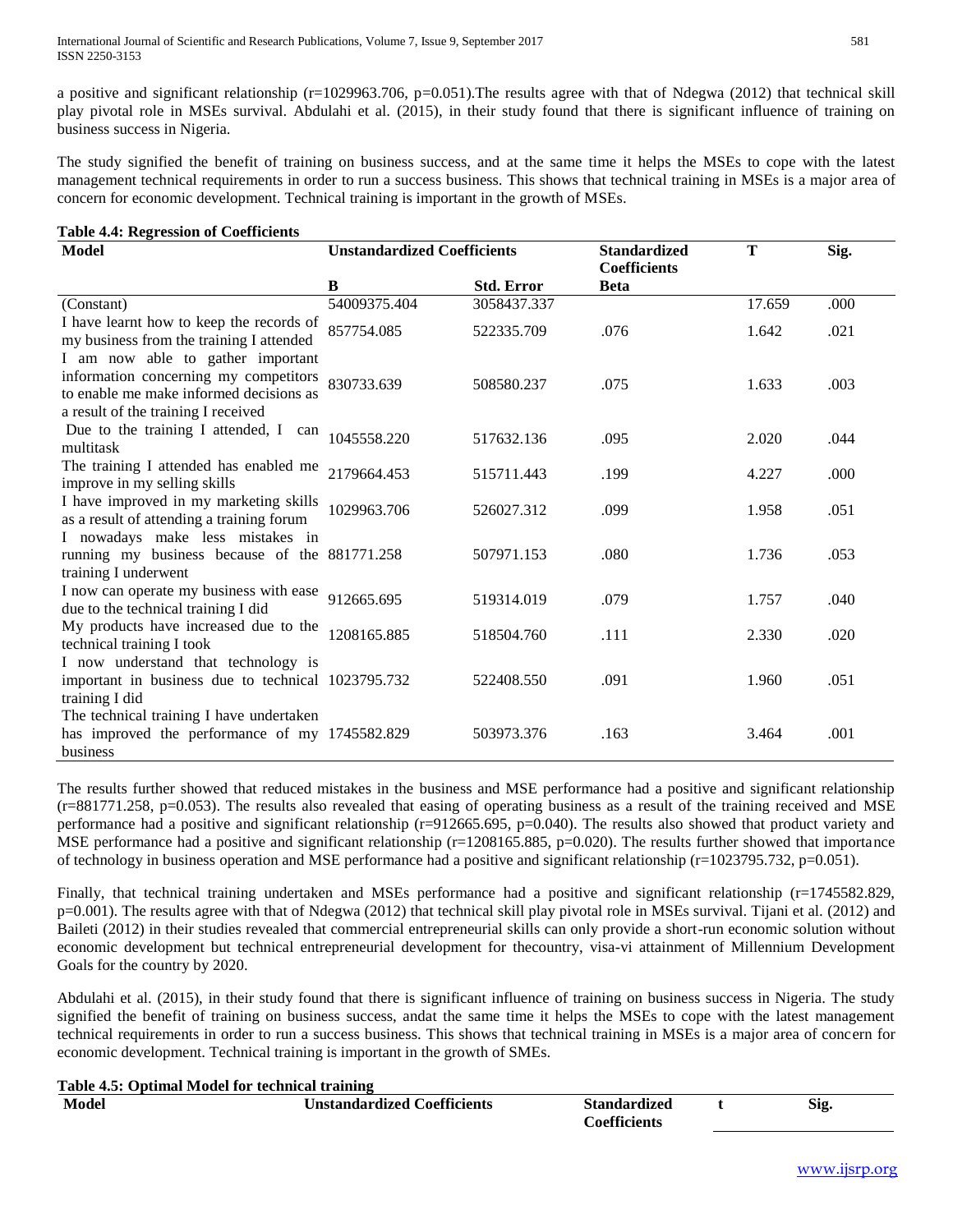|                    |               | <b>Std. Error</b> | Beta |                    |     |
|--------------------|---------------|-------------------|------|--------------------|-----|
| Constant)          | -25707773.791 | 1090591.449       |      | າາ ເກາ<br>⊿ ال د ک | 000 |
| Technical training | 6274578.432   | 233962.480        | .821 | 26.819             | 000 |

Regression of coefficients showed that technical training and MSE performance had a positive and significant relationship  $(r=6274578.432, p=0.000)$ . This was supported by a calculated t-statistic of 26.819 which is larger than the critical t-statistic of 1.96. Results agree with Abdulahi et al. (2015) who found that there is significant influence of training on business success. The study signified the benefit of training on business success, and at the same time it helps the MSEs to cope with the latest management concepts, accounting systems, production techniques and information technology.

# $Y = -25707773.791 + 6,274,578.432X_1$

Where  $Y = MSE$  performance

 $X_1$  is technical training

The first Hypothesis to be tested was that there is a significant relationship between technical training and the performance of MSEs in Kisii County. The hypothesis was tested by using simple linear regression and determined using t-value. The acceptance/rejection criteria was that, if the p value is greater than 0.05, the H<sub>O1</sub> is not rejected but if it's less than 0.05, the H<sub>O1</sub> fails to be accepted. Therefore the null hypothesis is that there is no significant relationship between technical training and the performance of MSEs in Kisii County.

The null hypothesis was that there is that there is no significant relationship between technical training and the performance of MSEs in Kisii County. Results show that the p-value was 0.000. This was supported by a calculated t-statistic of 26.819 which is larger than the critical t-statistic of 1.96. The null hypothesis was therefore rejected. The study therefore adopted the alternative hypothesis that there is a significant relationship between technical training and the performance of MSEs in Kisii County. The findings agree with those of Rogerson (2000) in South Africa that successful clothing entrepreneurs were those who had undertaken a number of business and technical training programmes.

#### **4.2 Conclusions**

The study further concluded that technical training and MSE are positively and significantly related. There is need for all stakeholders including governance and other participants in the crusade for entrepreneurship programme to redirect and rethink with emphasis on technical entrepreneurship development. In conclusion, the aspects of managerial training that are important to performance include training on record keeping, information gathering, multitasking, selling skills, marketing skills, ease of doing business, more products and importance of technology.

#### **4.3 Recommendations**

It was found that technical training influences the performance of micro and small enterprises in Kisii County. It is recommended that there is need for all stakeholders including government and other participants to crusade for entrepreneurship programme to redirect and rethink with emphasis on technical entrepreneurship development among small and medium enterprises.

#### **REFERENCES**

- Ababa, A. (2014). *Networking and business performance of medium sized enterprises in Addis Ababa* (Doctoral dissertation, ADDIS ABABA UNIVERSITY).
- Abdullahi, M. S., Awang, Z., Abubakar, A., Umar, K., Bala, M., Khalid, S. S., & Shamsu, S. (2015); The influence of training on business success in Nigeria: Case of registered small and medium scale enterprises (SSEs) in Kano State, Nigeria, *Scholars Journal of Economics, Business and Management,*4(3),28-42.
- Abor, J, & Biekpa, N, (2007) *Corporate debt policy of Small and Medium Enterprises in Ghana*: University of Stellenbosch, South Africa.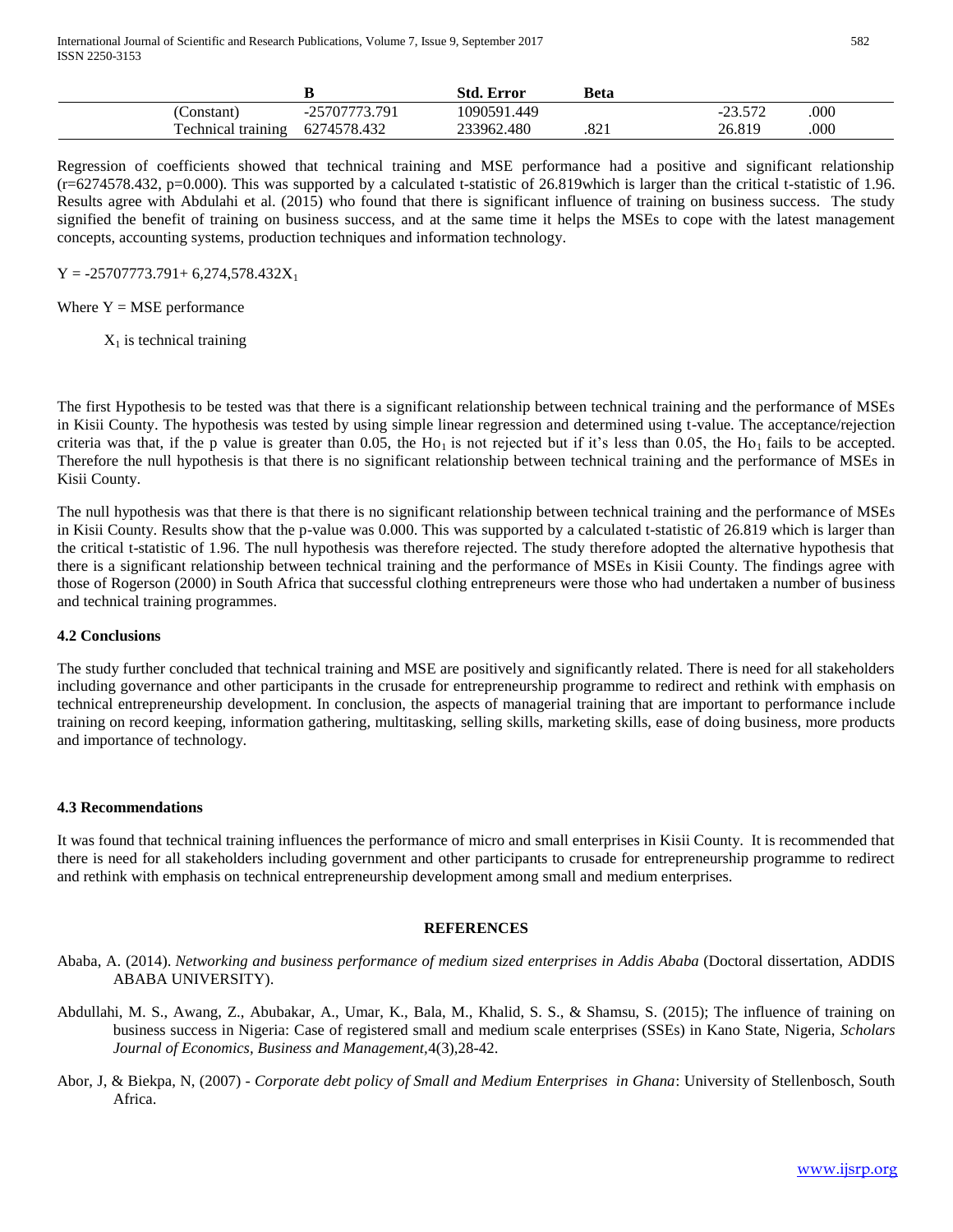- Agbim, K. C. (2013). The Relative Contribution of Management Skills to Entrepreneurial Success: A Survey of Small and Medium Enterprises (SSEs) in the Trade Sector. OSR *Journal of Business and Management*5(2), 111-126.
- Fadahunsi, A. (2012) The Growth of Small Businesses: Towards A Research Agenda, *American Journal of Economics and Business Administration*.4(1):105-115. ISSN 1945-5488
- Aldrich, H. E., & Martinez, M. (2010).*Entrepreneurship as social construction: a multilevel evolutionary approach*. In Z. J. Acs& D. B. Audretsch (Eds.), *Handbook of entrepreneurship research*. New York: Springer.
- Ariyo, D. (2009). *Small firm are the backbone of Nigeria economy. Africa Economic Analysis, Africa Enterprises Information Service,* Bridgnorth United Kingdom
- Arregle, J.; Hitt, M. A., Sirmon, D. G. & Very, P. (2007). The development of organizational social capital: Attributes of family firms, *in Journal of Management Studies,*44(3), 36-44.
- Barney, J. B. (1986). Strategic factor markets: Expectations, luck and business strategy", in Management Science, Vol. 32, No. 1, pp. 1231−1241.—. 1991. *"Firm resources and sustained competitive advantage",* in Journal of Management, 17,(2) 99−120.
- Barrick, M.R., & Mount, M.K. (2003).*The Big Five personality dimensions and job performance:* A Meta-Analysis. Personnel Psychology.
- Bruhn, M., Miriam, W. &Bilal, Z. (2012). Stimulating Managerial Capital in Emerging Markets: The Impact of Business and Financial Literacy for Young Entrepreneurs,*Mimeo. World Bank*
- Chiliya, N., & Roberts-Lombard, M. (2012). Impact of level of education and experience on profitability of small grocery shops in South Africa. *International Journal of Business Management & Economic Research*, *3*(1), p462.
- Cole, M., Schaninger, W., & Harris, S. (2007). The workplace social network exchange: a multilevel, conceptual examination. *Group & Organization Management*, 27(1)240-262.
- Donaldson, L. & Davis, J. (1994). Boards and company performance: research challenges the
- Døving, E. & Gooderham, P. (2008)*.* Dynamic capabilities as antecedents of the scope of related diversification: the case of small firm accountancy practices, *in Strategic Management Journal,* 29(1)120-136.
- Eunseong Cho, Mushin Lee (2005). An exploratory study on contingency factors affecting R&D performance measurement, *International Journal of Manpower*.; 26(6):502-512.
- Fatoki, O. (2012). *The Impact of Ethics on Availability of Trade credit to new small and Medium Sized Enterprises*. South Africa
- Frankfort-Nachmias, C., & Nachmias, D. (1996), *Research Methods in the Social Sciences* (5th Ed). New York St. Martin's Press.
- Fred, A. F., Gordana, P., &, A. (2008).Relationship between quality management practices and the performance of small and medium size enterprises (SSEs) in Ghana. *International Journal of Quality & Reliability Management,* 25(7)250-269.
- Gefen, D., & Ridings, C. (2002). Implementation team responsiveness and user evaluation of customer relationship management: a quasi-experimental design study of social exchange theory*. Journal of Management Information Systems,* 19(1), 47-69.
- Gin Chong H (2008). Measuring performance of small-and medium sized enterprises: the grounded theory Approach, *Journals of Business and Public affairs*, 2(1)180-195. ISSN 1934-7219
- Hair, J., Black, W., Babin, B., Anderson, R., &Tatham, R. (2006). *Multivariate data analysis* (6<sup>th</sup> Ed.). Uppersaddle River, N.J.: Pearson Prentice Hall.
- Hellriege, I. D., & Jackson, S. E. (2008).*Management. 2nd South Africa Edition*. Oxford: Oxford
- Jayawarna, D., Macpherson A., & Wilson, A. (2007): Training Commitment and Performance in Manufacturing SSEs Incidence, Intensity and Approaches. *Journal of Small Business and Enterprise Development*, 14,(3) 26-39.
- Kisaka, E. S. & Mwewa, N. M. (2014), "Effects of Micro-credit, Micro-saving and Training on the Growth of Small and Medium Entreprises in Machakos County in Kenya", *Research Journal of Finance and Accounting,* 7 (2), 43 – 49.
- Kiveu, M. (2008).Factors Influencing ICT Adoption by Small and Medium Enterprises: A case of Thika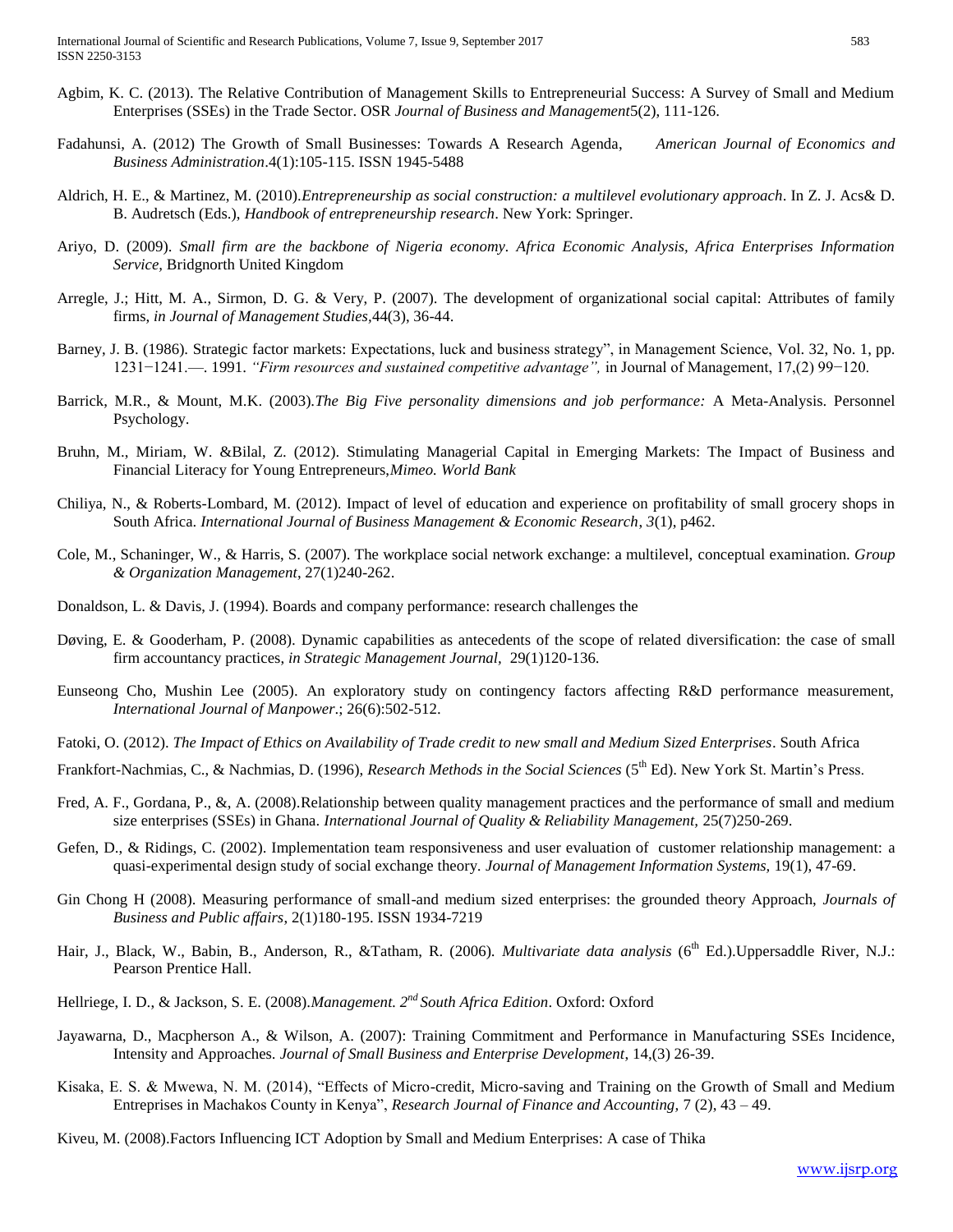International Journal of Scientific and Research Publications, Volume 7, Issue 9, September 2017 584 ISSN 2250-3153

- Klijn, E.H., J. Edelenbos and B. Steijn (2010b). Trust in governance networks; its impact and outcomes, *Administration and Society*, 42 (2): 193-221
- Latha, K.L. & Murthy, B. (2009). The motives of small scale entrepreneurs: an exploratory study. *South Asian Journal of Management*, 16: 91-108
- MacInnes, J.; Cressey, P.; Eldridge, J. (1985). *Just managing: Authority and democracy in industry (Milton Keynes, Open University Press).*
- Magableh, I., & Kharabsheh, R. (2011). The Determinants and Impact of Training: the Case of SSEs in Jordan. *International Journal of Economics and Finance,* 5(2), 52-72.
- Miladi, A. I. (2014). Governance for SMEs: Influence of leader on organizational culture. *International Strategic Management Review*, *2*(1), 21-30.
- Miller, M., Godfrey, N., Levesque, B., & Stark, E. (2009).The Case for Financial Literacy in Developing Countries: Promoting Access to Finance by Empowering Consumers. *World Bank, DFID, OECD, and CGAP joint note, Washington, DC: World Bank (Retrieved February 18, 2012)*
- Mugenda, O.M. and Mugenda, A, G. (2003). *Research methods*.*Quantitative and Qualitative Approaches*, Acts Press, Nairobi-Kenya.
- Mungai, B. (2012). The Relationship between Business Management Training and Small and Medium-sized Enterprises' Growth in Kenya. *Unpublished PhD Thesis, Kenyatta University*.
- Mungai, B. (2012). The Relationship between Business Management Training and Small and Medium-sized Enterprises' Growth in Kenya. *Unpublished PhD Thesis, Kenyatta University*.

Njoroge, C. W., & Gathungu, J. M. (2013). The effect of entrepreneurial education and training on development of small and medium size enterprises in Githunguri District-Kenya. *International Journal of Education and Research*, *1*(8), 1-22.

- Purateera, T., (2009), *Influence* factors affecting management of small enterprises in Northeast Thailand.*International Business & Economics Research Journal*, 8(2), 41-46.
- R Baldwin and J Black, *Really Responsive Regulation* (2007), LSE Law Society and Economy Working Paper 15 (2007), 11.
- Radipere, S., & Dhliwayo, S. (2014). The role of gender and education on small business performance in
- Shaw, K. L. (2007). "Personnel economics: The economist's view of human resources", *in Journal of Economic Perspectives,*  21(3),244-256**.**
- Sheehan, M. (2013)."Human resource management and performance: Evidence from small and medium-sized firms,"*in International Small Business Journal,* online publication, DOI: 10.1177/0266242612465454**.**
- Sriniva D., (2013), *Quality management practices in rural and urban SSEs* Strategic plan of ministry of Trade printed April (2009)
- Teece. D. J.; Pisano, G.; Shuen, A. (1997*).* "Dynamic capabilities and strategic management", *in Strategic Management Journal,*  18(1), 76-87.
- Umar, F. (2015) What is Interview Schedule: Definitionand Types, *International Journal of Science and Research (IJSR)*
- Wanigasekara .W.M.S.K & Surangi H.K.N.S (2011). Impact of level of education and business experience on business success among small retail owner managers in Sri Lanka , University of kelaniya. Paper to be presented at 2nd International Conference on Business and Information (ICBI) 20 October 2011. [On-line].Available: http://www.kln.ac.lk/fcms /ICBI 2011/ images /ICBM/dccs/Microsoft%20Word%20-%20ENP001.pdf [Accessed: 18 Aug. 2011].
- Weston, J. F. & Brigham, E.F. (1981)*. Managerial finance,* 7th ed., Dryden Press, Hinsdale
- White, M.; Hill, S.; McGovern, P.; Mills, C. & Ssesaton, D. (2003). "High-performance' management practices, working hours and work–life balance", *in British Journal of Industrial Relations,* 41(2), 175−195.
- Yahya, A. Z., Othman, M. S., & Shamsuri, A. L. S. (2012). The impact of training on small and medium enterprises (SMEs) performance. *Journal of Professional Management*, *2*(1), 15-25.